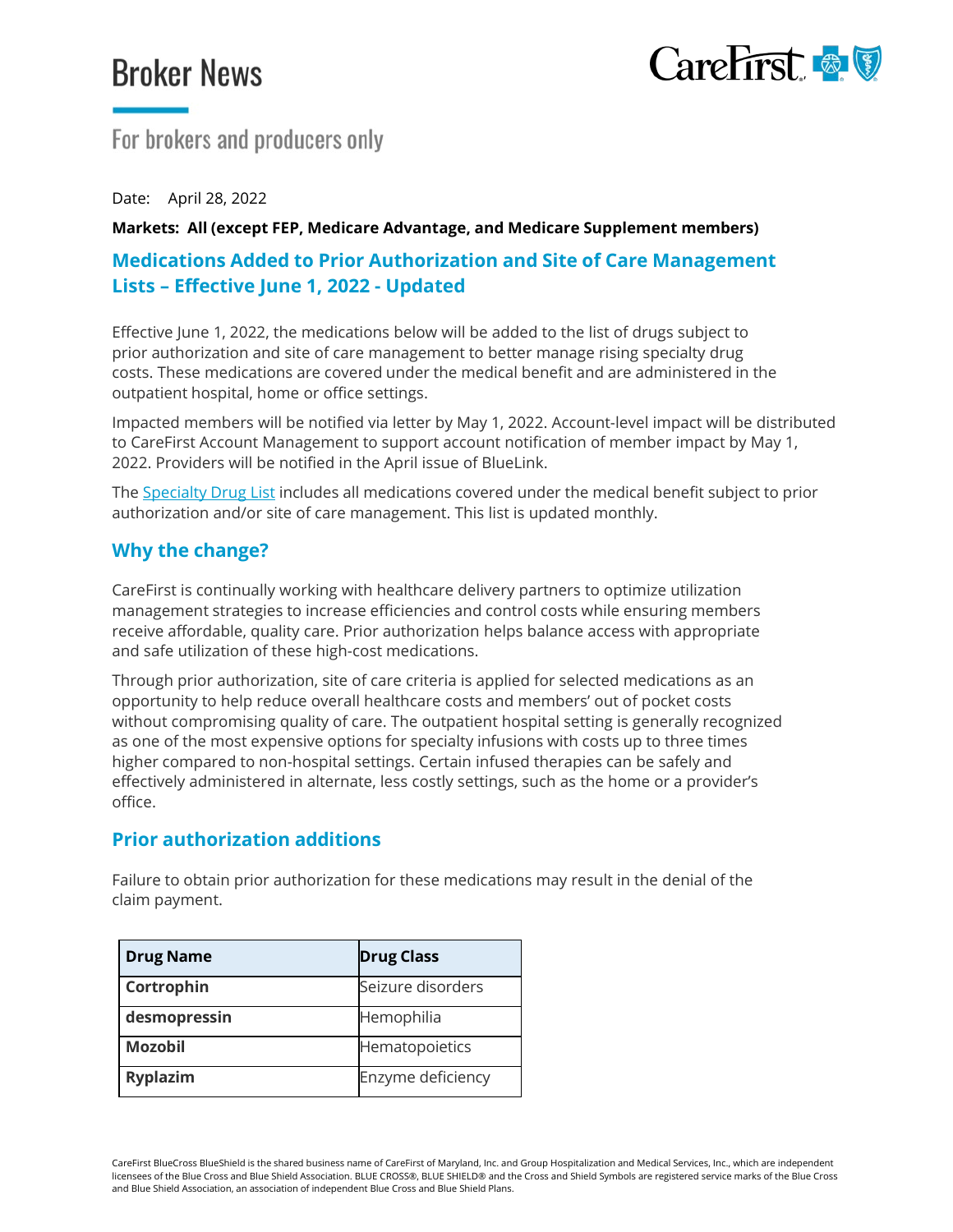| <b>Drug Name</b>                                  | <b>Drug Class</b> |
|---------------------------------------------------|-------------------|
| Carvykti                                          |                   |
| Jelmyto                                           | Oncology          |
| <b>Mylotarg</b>                                   |                   |
| <b>Temozolomide</b><br>(Temodar)<br><b>Tivdak</b> |                   |

## **Site of care management additions**

Coverage for these medications at an outpatient hospital setting are approved only if medical necessity criteria are met at the time of prior authorization. If medical necessity is not met, members will have the opportunity to receive their infusion at a more cost-effective and convenient alternate site including their home, an ambulatory infusion center or a physician's office.

New to the site of care program for June 1 is the addition of oncology medications. The goal is to support members' treatment plans and minimize disruption while steering them to a lower-cost infusion setting when appropriate. Members will only be identified for redirection after their first six months of therapy is completed. We understand the importance of continuity of care, so we will not require members to change oncologists.

| <b>Drug Name</b>                                                                                                    | <b>Drug Class</b>         |
|---------------------------------------------------------------------------------------------------------------------|---------------------------|
| <b>Bavencio</b><br><b>Imfinzi</b><br>Jemperli<br>Keytruda<br>Libtayo<br><b>Opdivo</b><br><b>Tecentrig</b><br>Yervoy | Oncology*                 |
| <b>Krystexxa</b>                                                                                                    | Gout                      |
| Lemtrada<br><b>Tysabri</b>                                                                                          | <b>Multiple Sclerosis</b> |

\*Site of care management will not apply to members with pharmacy and medical benefits through CareFirst when requests are submitted electronically.

#### **For more information**